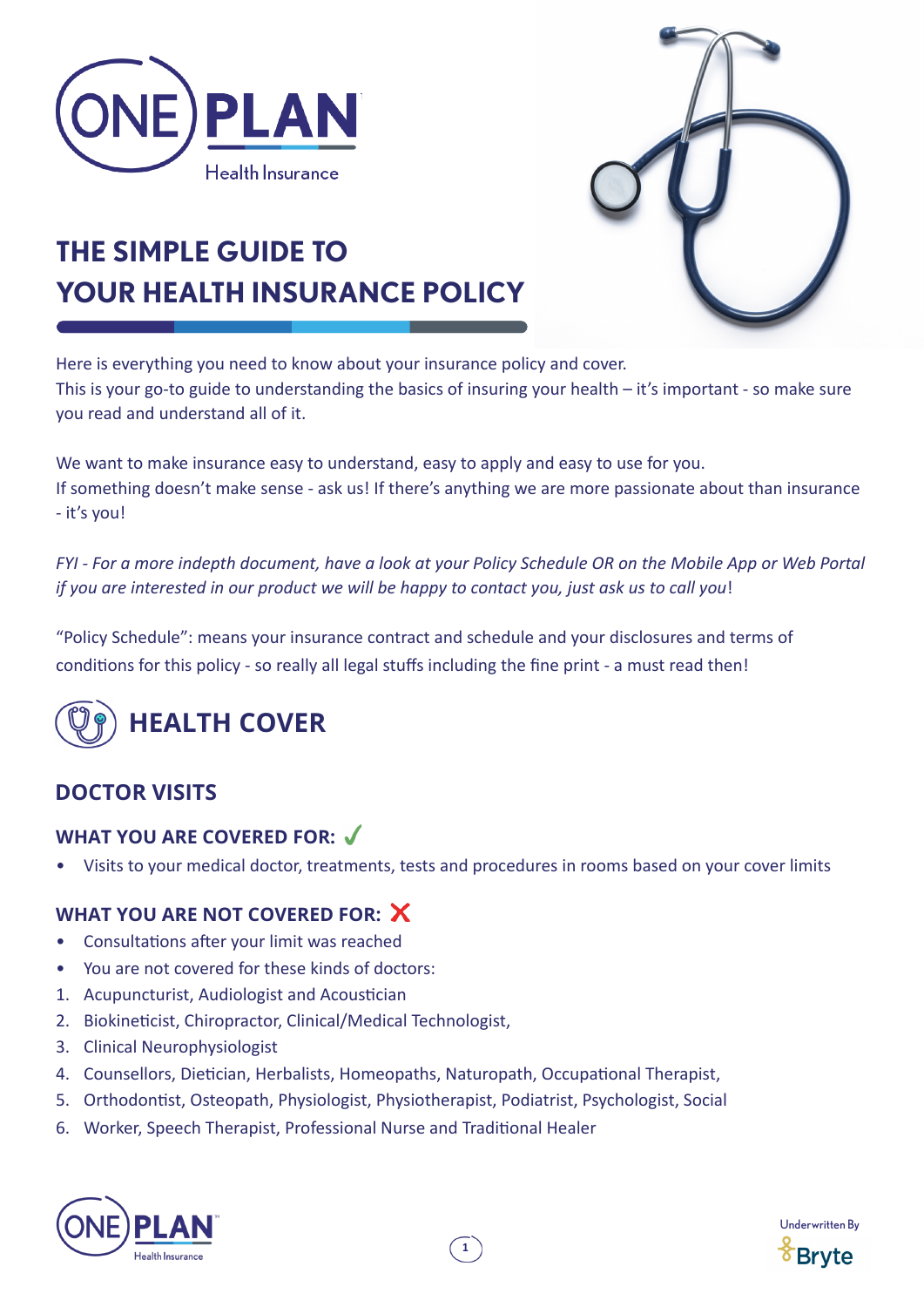### **SAY WHAT?**

#### **What is a cover limit?**

A "Limit" is the maximum amount of money we may pay you for a claim or the amount stated on your invoice.

#### **What is an annual limit?**

"Annual Limit" means a cap on the annual benefit of each benefit and cover type, and may also refer to the number of visits for particular benefits we pay, in a year cycle, from successful inception of the policy.

# **MEDICATION**

# **WHAT YOU ARE COVERED FOR:**

- Prescribed medication
- Baby and child immunisations
- Flu vaccinations
- Chronic (ongoing) medication (including ARVs) (if the conditions were diagnosed after the waiting period)
- Doctors who give you the medication themselves

# **WHAT YOU ARE NOT COVERED FOR:**

- Over the counter medications
- Chronic medication for pre-existing conditions, including HIV (diagnosed before your policy started or within the first 3 months)
- Vaccinations for travelling
- Medication for impotence, infertility, acne
- Stimulants, tonics, supplements
- Medication related to general exclusions (things we don't cover) e.g. mental illness and learning issues

### **SAY WHAT?**

#### **What's a pre-existing condition?**

Any sickness or condition that you have already been diagnosed with or have signs of before your policy starts or within 3 months after it started.

A condition may still be seen as pre-existing even if you were not aware of it but showed symptoms in the last 2 years, like pain, nausea, recurrent infections and so on.



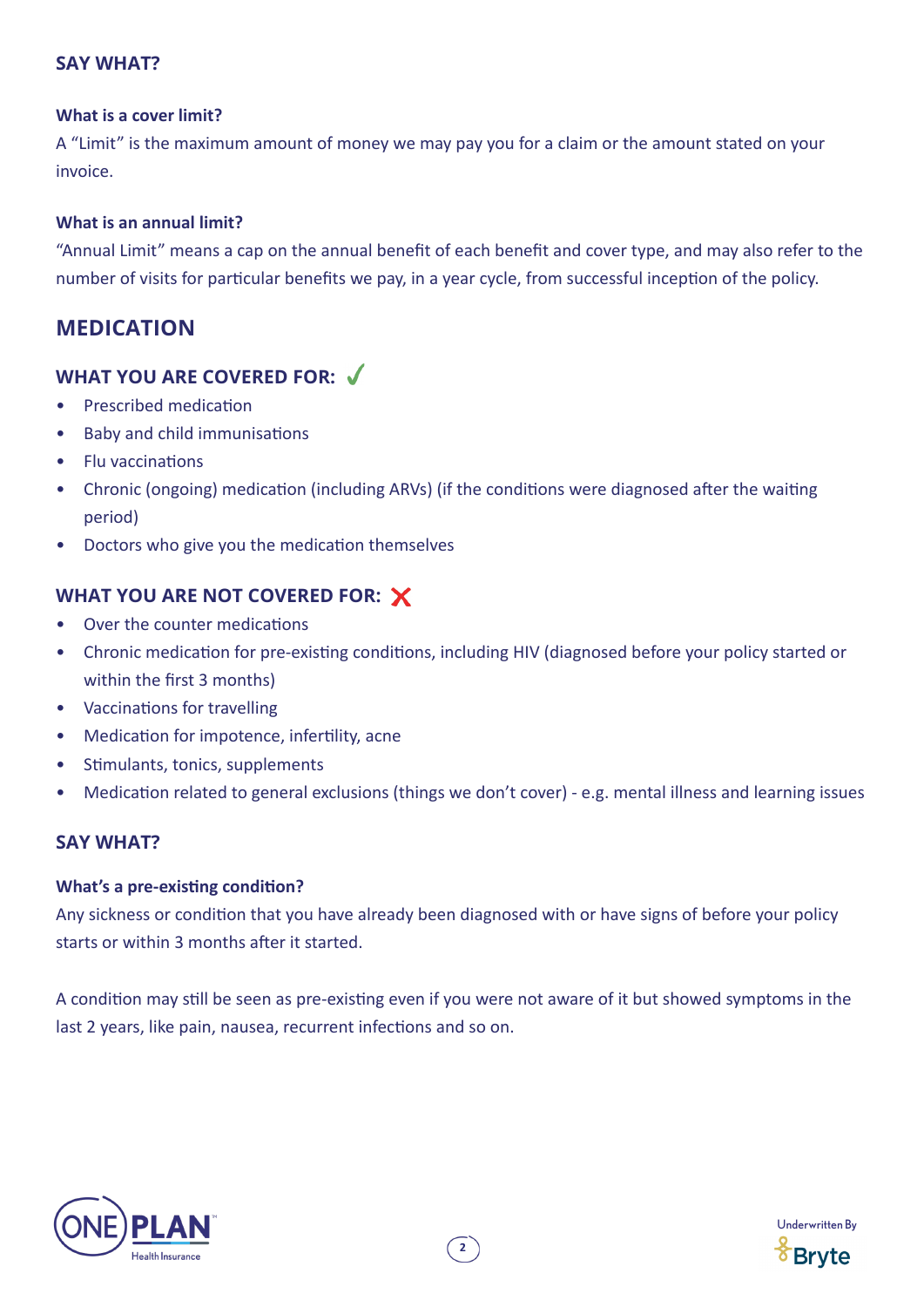# **RADIOLOGY (X-RAYS)**

# **WHAT YOU ARE COVERED FOR:**

- X-rays, sonars, ultrasounds, mammograms, bone density, barium meal or enema
- CT and MRI scans, other imaging tests and scans

# **WHAT YOU ARE NOT COVERED FOR:**

• Radiology done in the doctor's rooms

# **PATHOLOGY (BLOOD TESTS)**

# **WHAT YOU ARE COVERED FOR:**

• Tests to examine blood, tissue, bodily fluids, smears, swabs and biopsy samples etc. (Tests done over a period of 6 days will be seen as 1 claim)

# **WHAT YOU ARE NOT COVERED FOR:**

• Sperm count and / or any fertility tests and DNA testing

# **DENTIST VISITS**

### **WHAT YOU ARE COVERED FOR:**

- Fillings, extractions, fluoride treatment, root canal, dentures (false teeth), crowns, bridges
- X-rays done in the dentist's rooms

# **WHAT YOU ARE NOT COVERED FOR:**

• Gum guards and gold inlays

# **EYE DOCTOR (OPTOMETRY) VISITS**

# **WHAT YOU ARE COVERED FOR:**

- Glasses (frames and lenses), contact lenses, tinting of lenses
- This cover works in a 24 month cycle where you can only claim every 24 months according to your cover limit, after the initial waiting period of 12 months

- Sunglasses, Plano lenses (these are lenses that provide no vision correction)
- Low prescription lenses, should the lenses not be covered the consultation fee will be covered



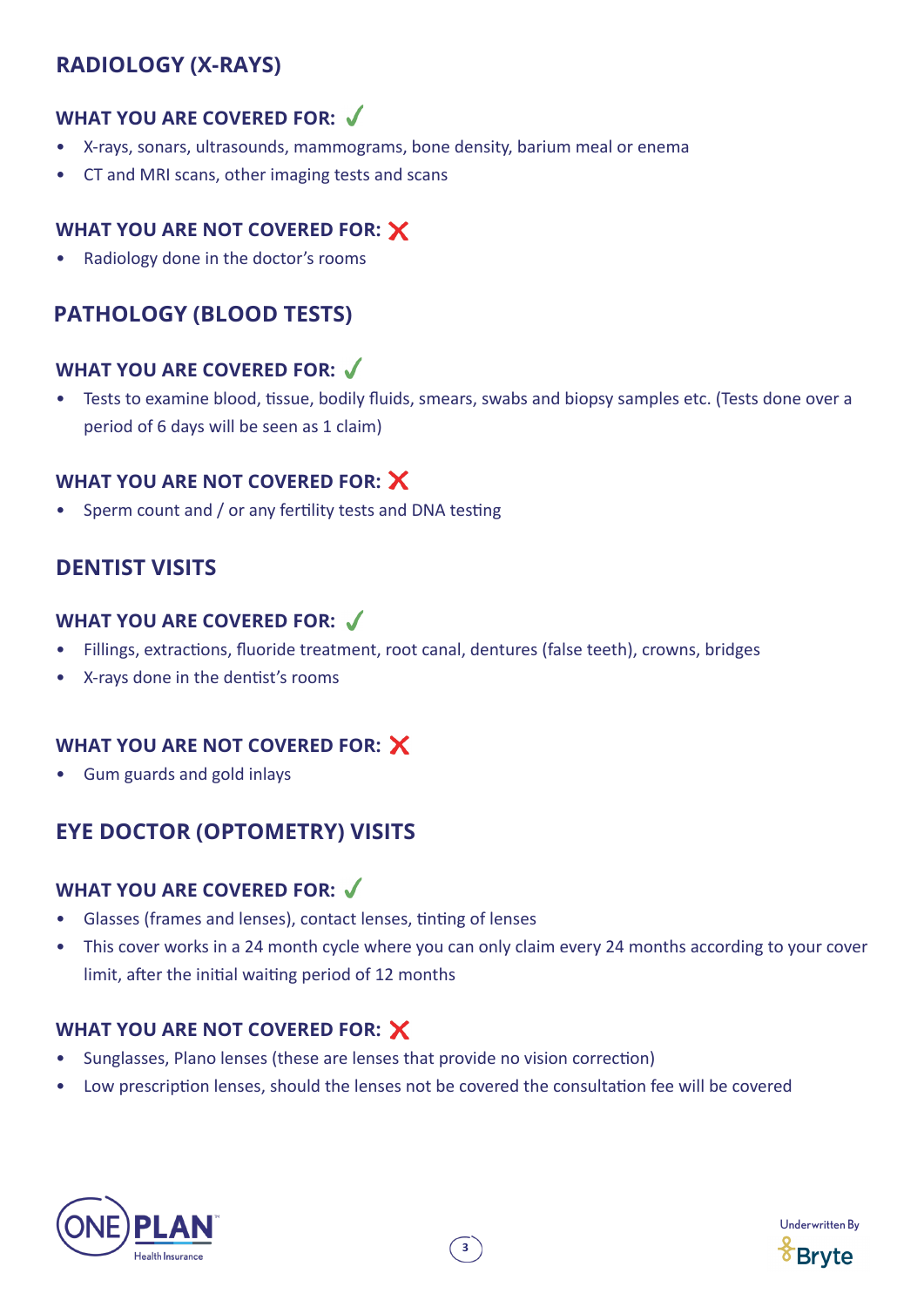

# **CASUALTY ILLNESS**

### **SAY WHAT?**

#### **What are casualty illnesses?**

These are emergency treatments for illnesses that do not require overnight hospital stays. Casualty refers to the emergency department in a hospital. (life-threatening means that if you do not get treatment within an hour of the issue, it will result in permanent damage to you).

### **WHAT YOU ARE COVERED FOR:**

• Treatment and procedures in casualty for events that is triaged red and orange

### **WHAT YOU ARE NOT COVERED FOR:**

- Events rated as a green or yellow (explained in **Oneplan Policy Schedule** available on our website)
- Mental conditions and self-inflicted conditions
- Pre-existing conditions are not covered for the first 12 months of your policy
- Excluded general conditions mentioned in your Policy Schedule These include but not limited ulcers, tonsillectomy and kidney stones - check your policy schedule for all excluded conditions

# **CASUALTY ACCIDENT**

#### **SAY WHAT?**

#### **What is a casualty accident?**

These are emergency treatments for accidents that do not require overnight hospital stays

### **WHAT YOU ARE COVERED FOR:**

• Treatment and procedures in casualty for injuries that require immediate treatment and are lifethreatening. (life-threatening means that if you do not get treatment within an hour of the issue, it will result in permanent damage to you).

- Events rated as a green or yellow (explained in **Oneplan Policy Schedule** available on our website)
- Any event if you did not seek immediate medical attention (immediate means within one hour for casualty accidents)
- Self-inflicted injuries, professional sport injuries



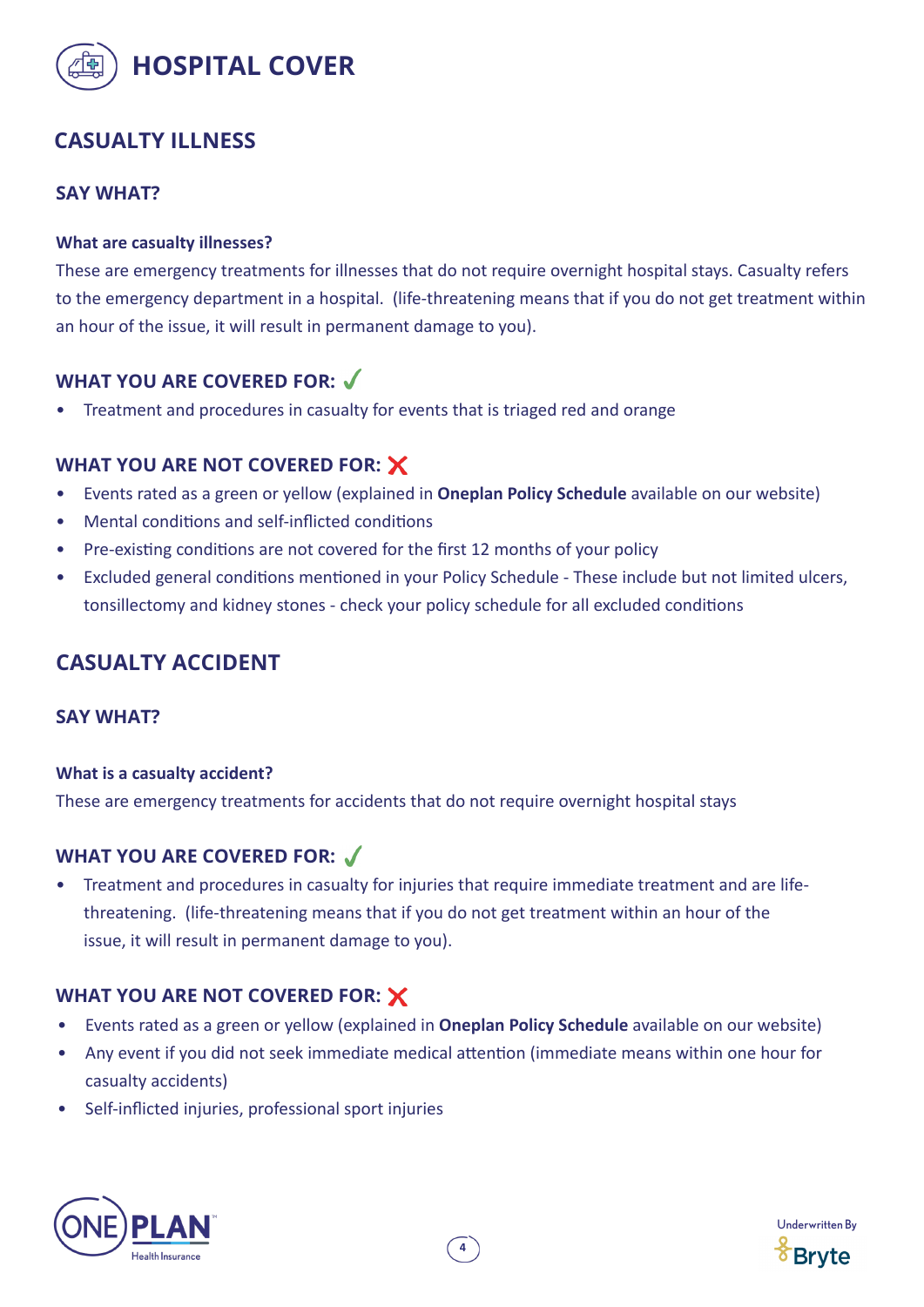# **ILLNESS IN HOSPITAL**

### **SAY WHAT?**

#### **What is an illness?**

An illness is a disease or sickness that started after your cover began.

# **WHAT YOU ARE COVERED FOR:**

- Treatments and procedures that need hospital admission
- If your illness comes back in a 6 month period, then it will be covered as part of the initial illness claim.

# **WHAT YOU ARE NOT COVERED FOR:**

- Mental illness, Psychiatric disorders, Chronic dialysis, Congenital disorders, Sterilisations, Infertility
- Admissions for investigations or diagnostic procedures, pain control or treatment that cannot be justified medically
- Third party claims like Workmen's compensation claims when you are claiming for something that you already have cover for

# **ACCIDENT IN HOSPITAL**

### **SAY WHAT?**

#### **What is an accident?**

Accidents are the stuff you didn't see coming - such as when you are involved in an accident like a car crash and you need to immediately be seen by a doctor.

### **THE DIFFERENCE BETWEEN AN INJURY AND ILLNESS**

An injury is a physical cut, bruise, burn, sickness or disease or some kind of harm done to your body that was caused by an accident.

An illness is a disease or sickness that started after your cover began.

If an illness is the cause of an accident, it will be covered under illness and not Accident cover.

- Treatments and procedures that require hospital admission
- Re-admission within 6 months for the same or related accident will be deemed as one event and covered under the same cover



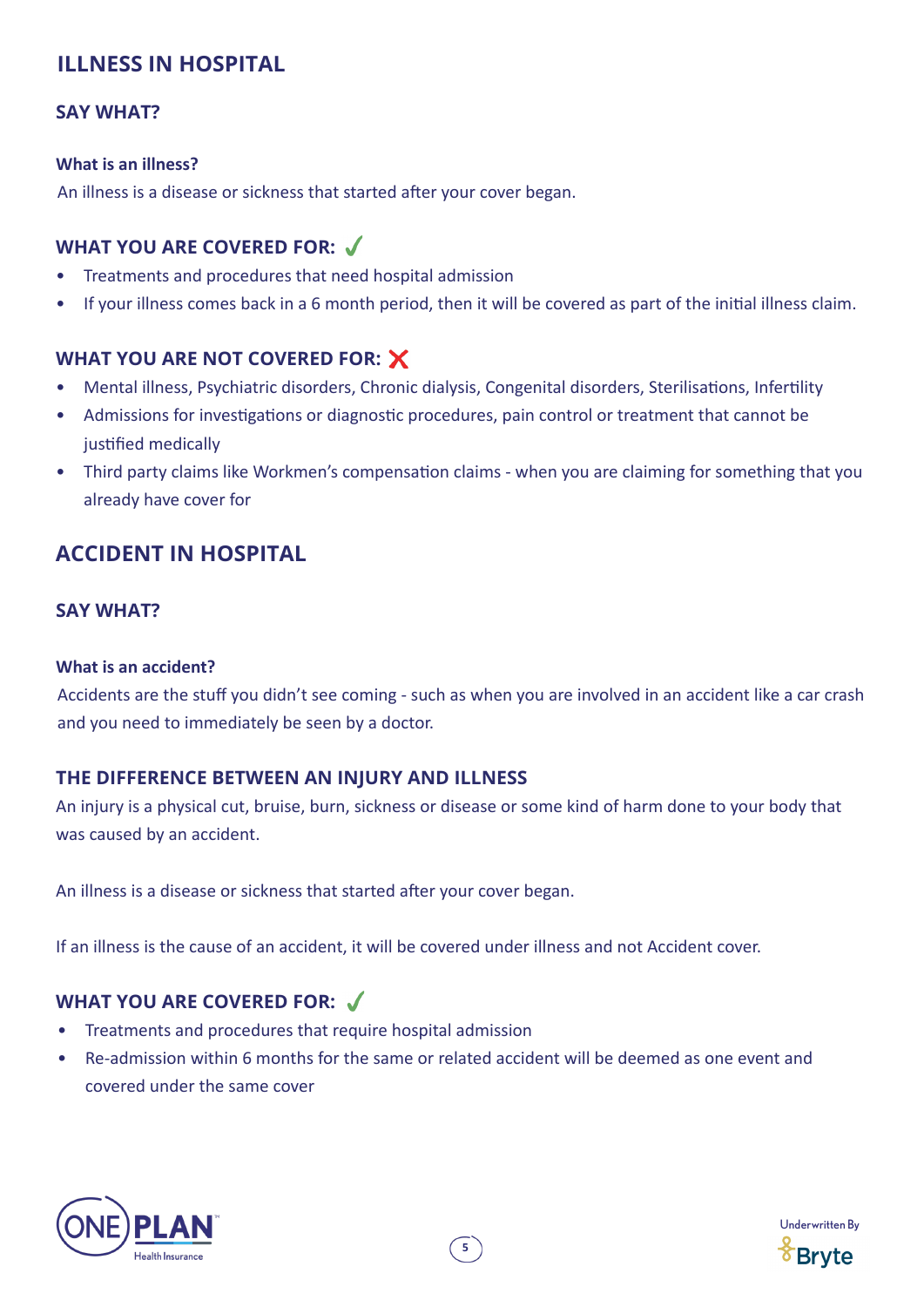### **WHAT YOU ARE NOT COVERED FOR:**

- Self-inflicted and professional sport injuries
- Injuries due to the influence of alcohol, drugs or narcotics
- Third party claims

# **DREAD DISEASE**

### **SAY WHAT?**

#### **What is a dread disease?**

These are serious diseases which include:

heart attack, coronary artery disease requiring surgery, heart valve replacement, aorta surgery, stroke, cancer, acute kidney failure, brain tumors and major organ transplants.

### **WHAT YOU ARE COVERED FOR:**

- Heart attack, Coronary artery disease requiring surgery, Heart valve replacement
- Surgery to the aorta/aneurysm, Stroke, Cancer, Major organ transplant, Brain tumours
- You will be covered for 12 months from date of diagnosis, after this you have to wait 6 months to claim again for the same disease

### **WHAT YOU ARE NOT COVERED FOR:**

- Conditions not specified as a dread disease will be covered under the applicable illness cover
- Each dependant on your policy will only be allowed to claim up to 3 times for the same dread disease during the life-time of the policy

# **DISABILITY**

### **SAY WHAT?**

#### **What is a disability?**

This refers to an injury or accident that restricts your ability to perform everyday tasks, such as loss of sight, loss of a limb, being paralysed etc.

# **WHAT YOU ARE COVERED FOR:**

- Injuries that result in you not being able to use your limbs or permanent disability that occur within 12 months from an accident
- A list of conditions and their percentage cover can be found on the Oneplan Policy Schedule

- Multiple cover exceeding 100% of the cover amount for a specific insurable accident event
- Only available for principal insured



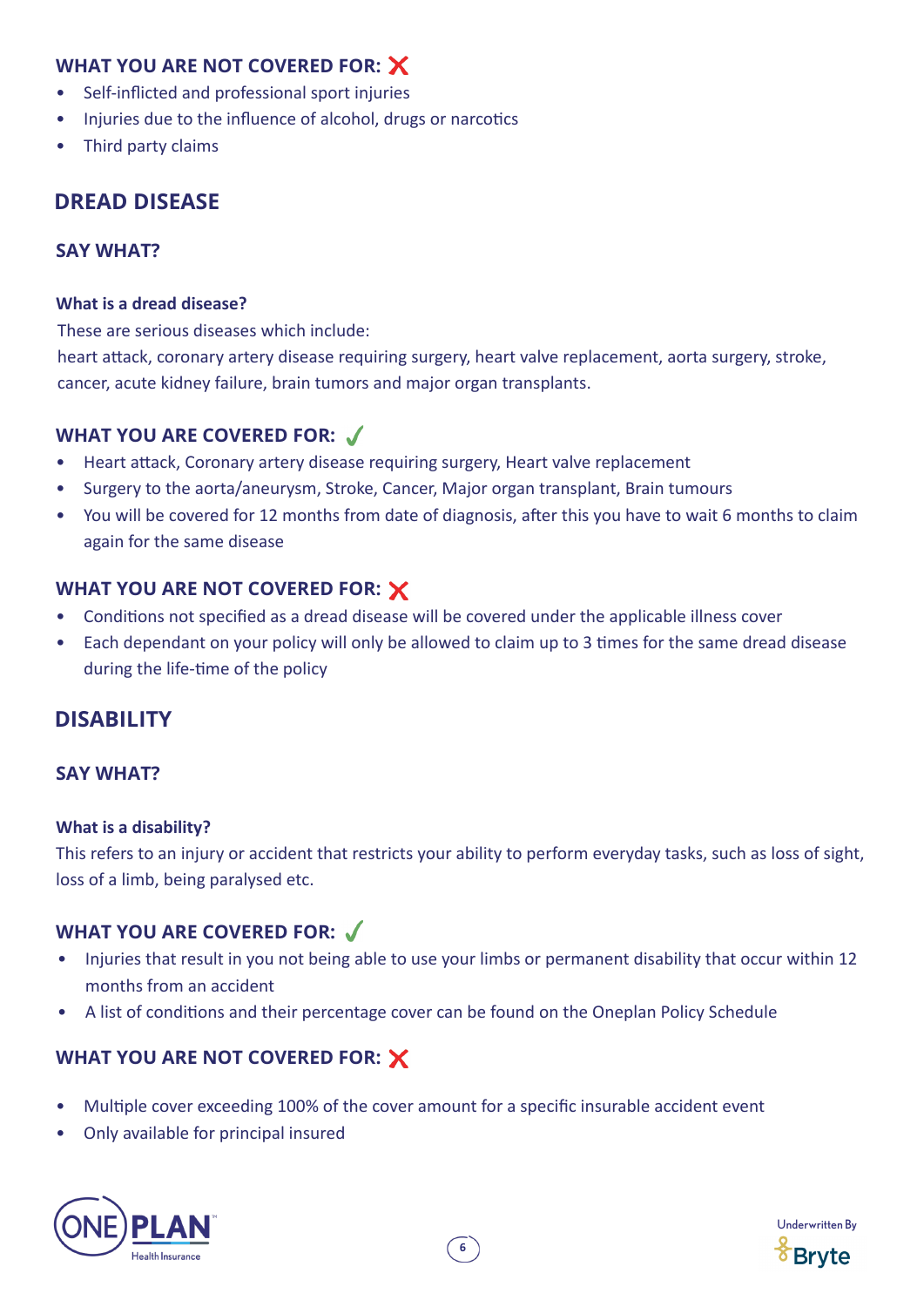

# **PRE-BIRTH (Covered under Health Annual Limit)**

### **SAY WHAT?**

#### **What is pre-birth cover?**

These are appointments and medical care that take place before your baby is born.

### **WHAT YOU ARE COVERED FOR:**

- Gynaecologist or midwife visits
- Sonars done in the practitioner's rooms

When cover is seen as health cover and not maternity:

- Consultations without a confirmation of pregnancy
- Consultations after this limit was reached

### **WHAT YOU ARE NOT COVERED FOR:**

- If one of your children fall pregnant (pre-birth only not covered)
- 3D and 4D scans

# **DELIVERY**

### **WHAT YOU ARE COVERED FOR:**

- Home and or midwife deliveries, water birth
- Emergency or clinically indicated caesarean section
- Mother and newborn(s) covered under the same cover (one limit)

# **WHAT YOU ARE NOT COVERED FOR:**

#### **What you are NOT covered for as a MOTHER:**

- Complications of birth that occurred within waiting period
- More than 1 delivery for child dependants
- **Sterilisation**
- Dietician consultations

#### **What your NEWBORN is NOT covered for:**

- 3rd generation babies (the child of your child)
- Babies not registered within 30 days with Oneplan
- Complications with birth that occurred within waiting period



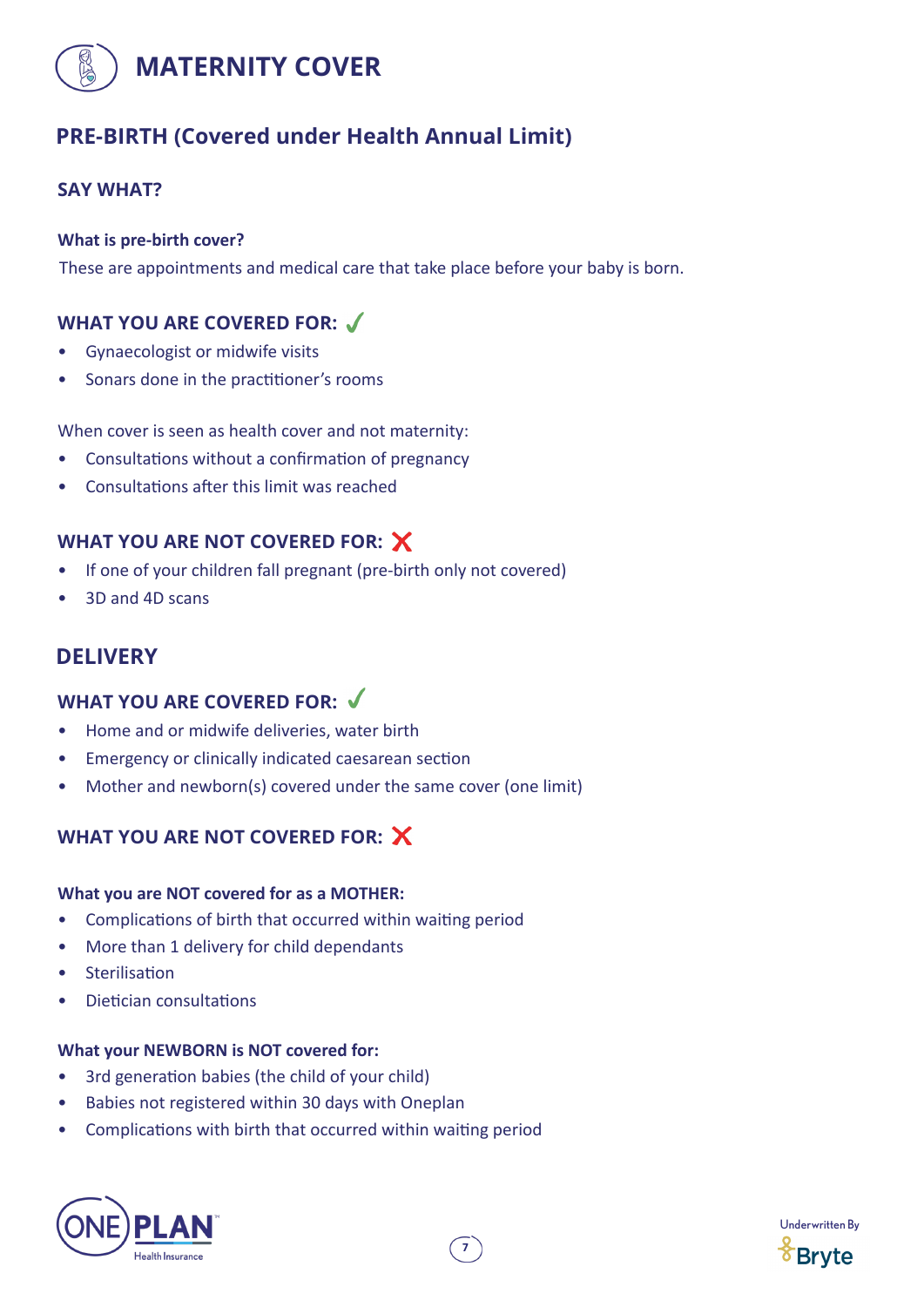

### **SAY WHAT?**

#### **What is waiting periods?**

Waiting period is a period of time that starts as soon as you take out your policy and is the amount of days that has to pass before you can claim.

Excess is the amount you will have to pay in for a claim.

Exclusions are any conditions or illnesses that you cannot claim for during a specific period of time.

# **HEALTH COVER**

- 1. Doctor visits 30 days
- 2. Medication 30 days
- 3. Radiology (X-rays) 30 days
- 4. Pathology (blood tests) 30 days
- 5. Dentist visits 3 months
- 6. Optometry (Eye doctor) 12 months

### **HOSPITAL COVER**

**1. Casualty Illness** 

 Waiting period - 90 days (12 months for pre-existing conditions (existed before policy began) or within first 3 months and specific conditions detailed in your policy schedule) Excess (the amount you have to pay) - First 3 months: 15% of sum insured or total claim amount, After 3 months: Amount specified on Policy Schedule (minimum excess R200)

**2. Casualty Accident** 

 Waiting period - 12 months for contact sport injuries, No waiting period for other injuries Excess (the amount you have to pay) - First 3 months: 15% of sum insured or total claim amount, After 3 months: Amount specified on Policy Schedule (minimum excess R200)

**3. Illness (condition that started after your cover began)**

 Waiting period - 90 days (12 months for pre-existing conditions and excluded conditions listed in your Oneplan Policy Schedule)

#### **The difference between a waiting period and 12 month exclusions:**

It is important to know the difference between these two. A general waiting period is the period of time that has to pass before you can claim.

12 month exclusions are any conditions or illnesses that you cannot claim for during this 12 month period. Excess (the amount you have to pay) - Month 4 - 6: 15% of sum insured or total claim amount, After 6 months: 5% of sum insured or total claim amount.



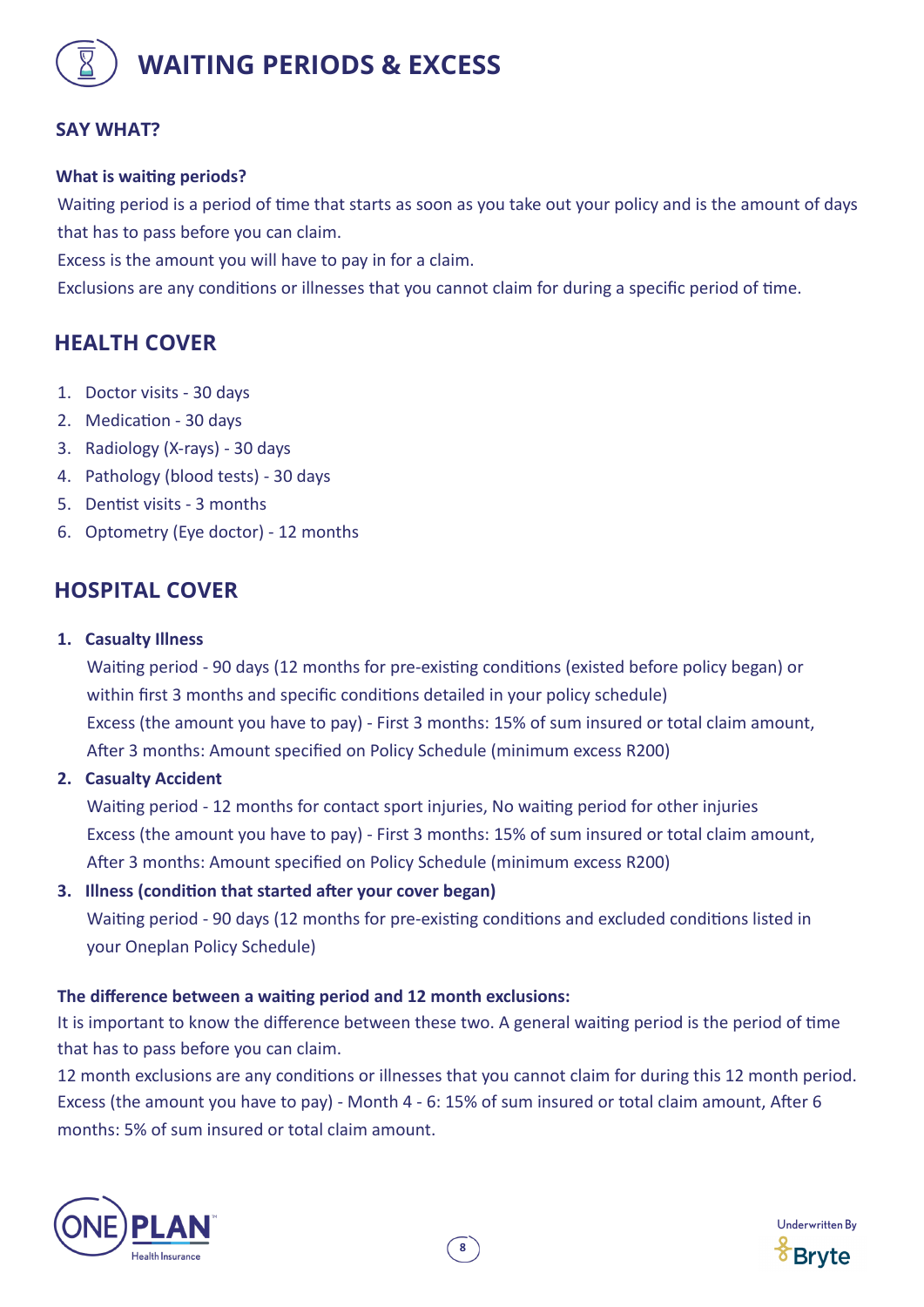#### 4. **Accident**

 Waiting period - 12 months for contact sport injuries, No waiting period for other injuries Excess (the amount you have to pay) - The amount specified on the schedule, 15% of the claim amount for contact sport injuries (minimum excess R600)

5. **Dread disease**

Waiting period - 6 months for newly diagnosed conditions and 12 months for pre-existing conditions

#### 6. **Disability**

Waiting period - None

# **MATERNITY COVER**

- 1. Pre-birth (all your appointments leading up to giving birth) 7 months from the start of your policy and your cover is only active from week 16 of your pregnancy
- 2. Delivery 12 months

### **This bit's important for maternity:**

\*Require authorisation for pre-birth and delivery - You will need a confirmation letter from us so that you can book a bed for delivery. This will be given to you 2 weeks before you give birth or once your payment for that month has been received.\*